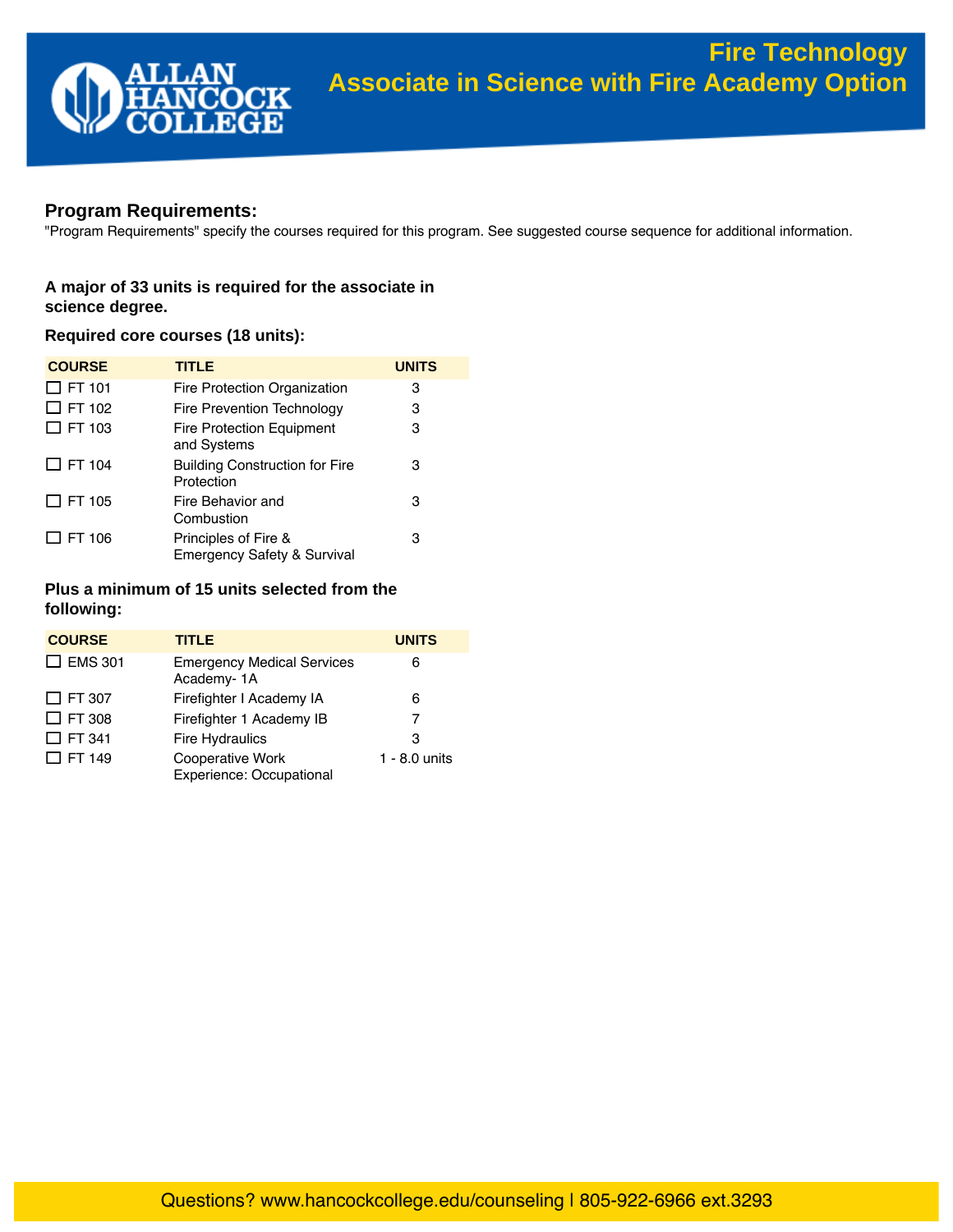# **Suggested Course Sequence**

The "Suggested Course Sequence" is an example of how to complete the requirements plus any additional general education that may be needed. If you would like to create a personalized Student Education Plan (SEP), schedule a meeting with a counselor.

| <b>Course</b>                       | Title                                      | <b>Units</b> |
|-------------------------------------|--------------------------------------------|--------------|
| $\Box$ FT 101                       | Fire Protection Organization               | 3            |
| $\Box$ FT 102                       | Fire Prevention Technology                 | 3            |
| $\Box$ AHC Grad Req Math Competency |                                            | $3 - 5$      |
| $\Box$ AHC Grad Reg                 | Multicultural and Gender<br><b>Studies</b> | 3            |
| <b>Total Units</b>                  |                                            | 12-14        |

### **Tasks:**

#### **Tasks:**

- [Complete Career Exploration](http://www.hancockcollege.edu/careers/career_services.php)
- [Meet with Counselor \(SEP\)](https:///counseling/index.php)
- Visit library & [tutoring](https:///arc/index.php)
- [Review Financial Aid Req.](https:///finaid/index.php)
- [Apply AHC Scholarship](https:///scholarships/index.php)

| <b>FALL JEMEJIER (IEARZ)</b> |                                                                |       |  |
|------------------------------|----------------------------------------------------------------|-------|--|
| Course                       | Title                                                          | Units |  |
| $\Box$ FT 105                | Fire Behavior and<br>Combustion                                | 3     |  |
| $\Box$ FT 106                | Principles of Fire &<br><b>Emergency Safety &amp; Survival</b> | 3     |  |
| $\Box$ AHC GE REQ            | Category 2A: Social Sciences                                   | З     |  |
| $\Box$ AHC GE REQ            | Category 2B: American<br><b>History or Government</b>          | 3     |  |
| <b>Total Units</b>           |                                                                | 12    |  |
| Tasks:                       |                                                                |       |  |

• [Meet with a Counselor](https:///utc/index.php)

**FALL SEMESTER (YEAR 2)**

- [Develop Resume at Career Center](https:///careers/resume.php)
- [Review Financial Aid Requirements](https:///finaid/index.php)
- [Apply for AHC Scholarship](https:///scholarships/index.php)

| <b>SPRING SEMESTER (YEAR 1)</b> |                                                     |              |
|---------------------------------|-----------------------------------------------------|--------------|
| <b>Course</b>                   | Title                                               | <b>Units</b> |
| $\Box$ ENGL 100                 | Writing in Career/Tech Fields<br>OR                 | 4            |
| $\Box$ ENGL 101                 | Freshman Composition:<br>Exposition                 | 4            |
| $\Box$ FT 103                   | <b>Fire Protection Equipment</b><br>and Systems     | 3            |
| $\Box$ FT 104                   | <b>Building Construction for Fire</b><br>Protection | 3            |
| $\Box$ AHC GE REQ               | Category 5: Living Skills                           | 3            |
| <b>Total Units</b>              |                                                     | 13           |

#### **Tasks:**

- [Set up Jobspeaker](https:///careers/jobs.php)
- [Attend Career Exploration Day](https:///careerexploration/index.php)
- [FAFSA](https:///finaid/index.php) or Dream Act due March 2
- [Apply AHC Scholarship](https:///scholarships/index.php)

| <b>SPRING SEMESTER (YEAR 2)</b> |                                                      |              |
|---------------------------------|------------------------------------------------------|--------------|
| Course                          | Title                                                | <b>Units</b> |
| $\Box$ AHC GE REQ               | Category 1: Natural Science                          | $3 - 4$      |
| $\Box$ AHC GE REQ               | Category 3: Humanities                               | 3            |
| $\Box$ AHC GE REQ               | Category 4B: Comm. and<br><b>Analytical Thinking</b> | 3            |
| $\Box$ ELECTIVE                 | 100-LEVEL COURSE                                     | з            |
| <b>Total Units</b>              |                                                      | 12 - 13      |
| Tasks:                          |                                                      |              |

**[Attend Job Fair/Career Expo. Day](https:///careerexploration/index.php)**